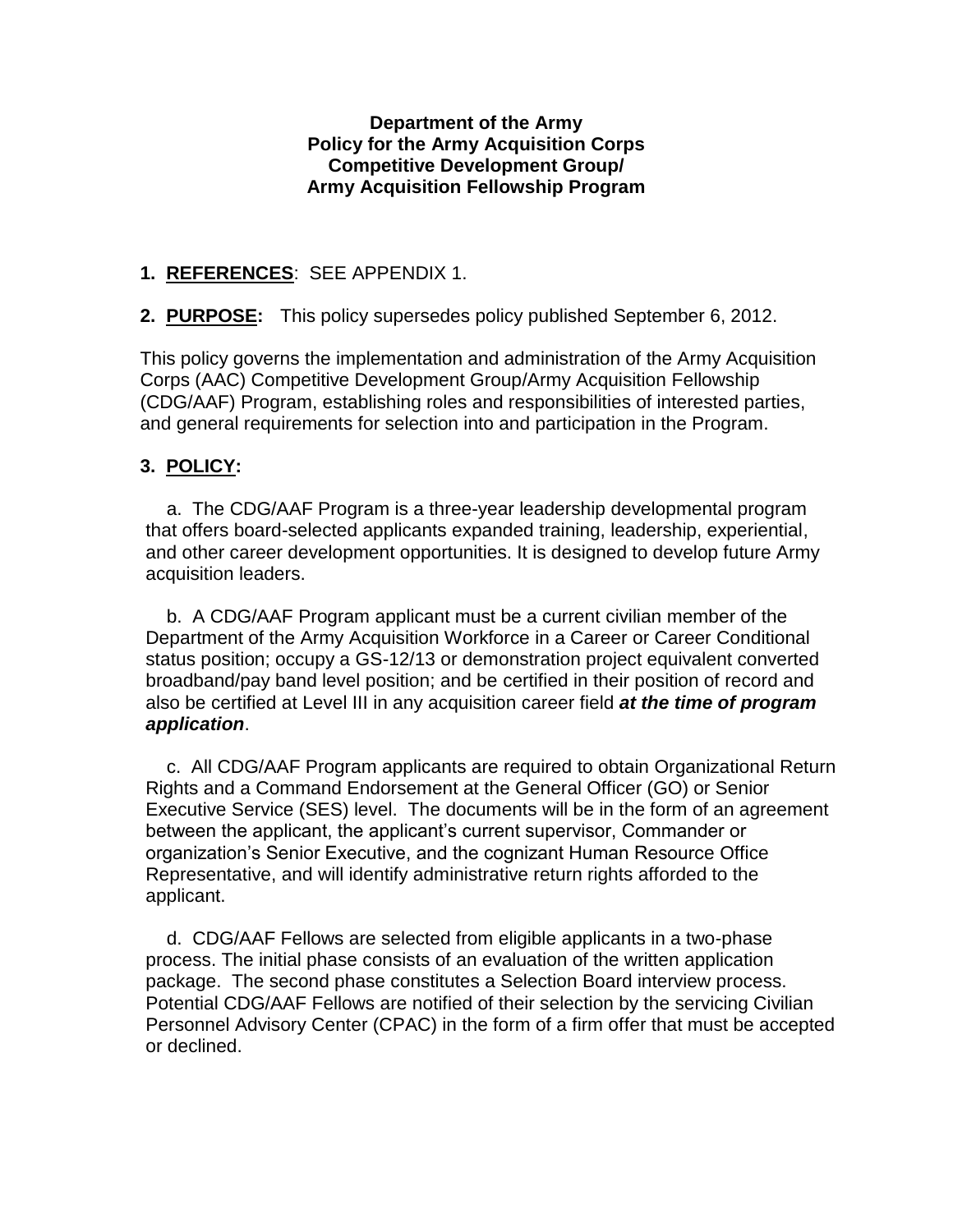e. The Selection Board may identify an alternate list. This alternate list will be valid for a period of one year and expire upon release of the following year's selection list. Alternate CDG/AAF Program applicants may be notified at any time during that year of an opportunity to participate in a condensed version of the Program, in the place of a CDG/AAF Fellow who has been promoted or otherwise left the Program. If/when an applicant on the alternate list accepts an offer to be placed in the condensed Program, he or she will be required to meet *all* Program training requirements and participate in *no less than* two developmental assignments.

 f. CDG/AAF Program selectees are assigned to a centrally-funded training position on the United States Acquisition Support Center (USAASC) Table of Distribution and Allowances (TDA) authorization during participation in the Program. The USAASC participates in the DoD Civilian Acquisition Workforce Personnel Demonstration Project, and CDG/AAF Fellows are therefore subject to the DoD AcqDemo and corresponding Army policies and issuances for personnel management while on USAASC's TDA. Each Fellow will be classified as an NH-0301-03 broadband level employee. The NH-03 broadband encompasses GS-12 and GS-13 equivalent positions. The position requirements document (e.g., description of duties) contains generic training, program information, tasks, and responsibilities.

 g. The Priority Placement Program (PPP) exception in the Department of Defense PPP Handbook, Chapter 4, Paragraph C.2.d. (July 2011) applies to the movement and placement of AAC CDG/AAF Program participants, as listed below. The Request for Personnel Action (RPA) will document the reference citation above when processing CDG/AAF Program selectee/member personnel actions for:

 (1) Movement of the selectee onto USAASC's TDA, as NH-03, to be effective on the date of program startup. Salary for current DoD Civilian Acquisition Personnel Demonstration Project employees will continue at current rate. CDG/AAF Fellows entering the demonstration project will have their salary set according to the DoD Civilian Acquisition Personnel Demonstration Project Army Operating procedures in effect at the time of selection.

 (2) Temporary assignment within Army for formal development and training purposes as provided by 5 CFR 410, if applicable.

 h. There are two distinct "tracks" or programs for CDG/AAF placement during the three year program:

 (1) PM Leader Track: This track offers Fellows an opportunity for key developmental assignments such as a Product Lead, Program Officer (PO), or an Assistant Program Manager (APM) in a Program Management Office (PMO); broadening assignments such as a staff officer at the ASA (ALT) or Headquarter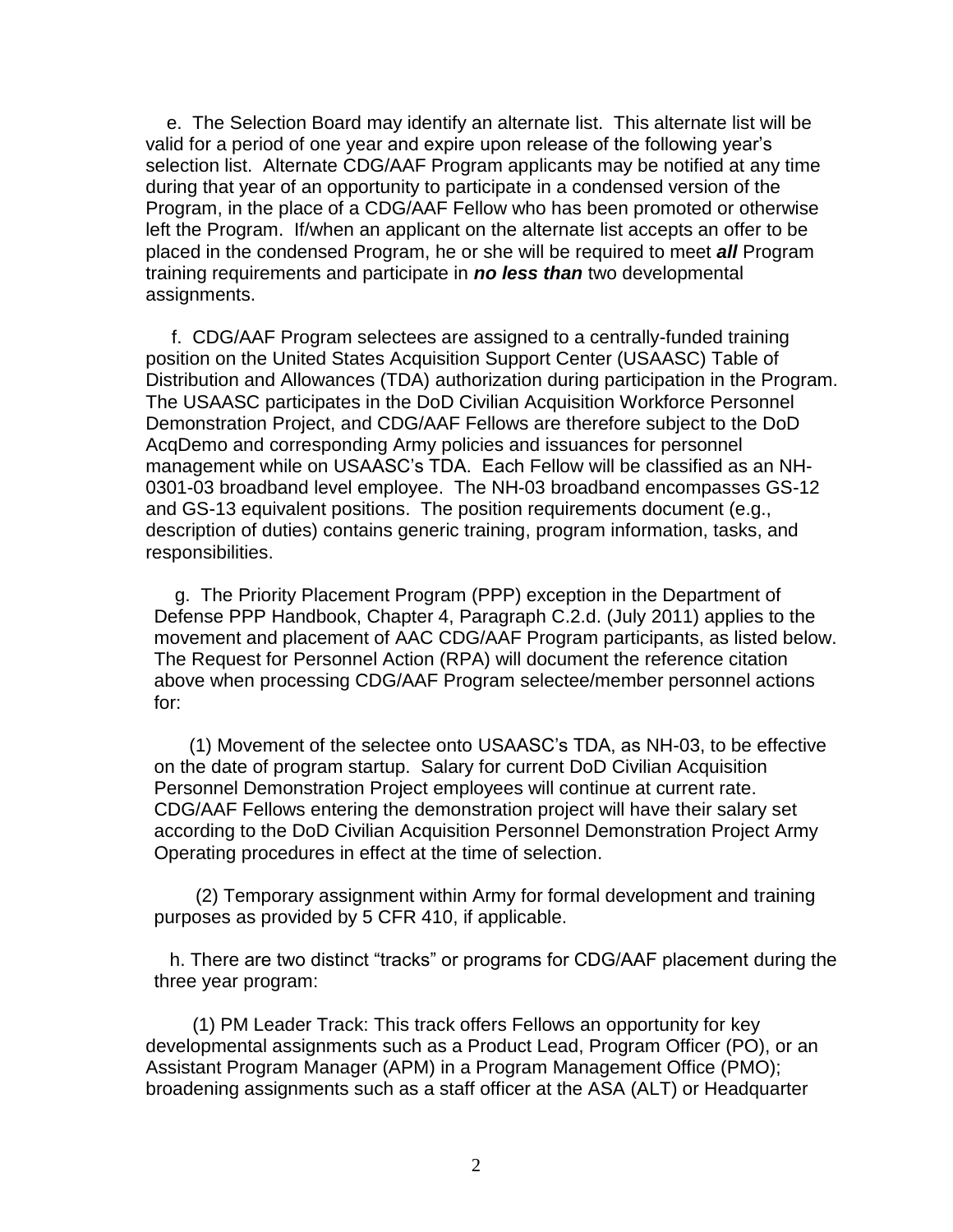Department of the Army (HQDA), and then possibly as a Deputy Product Manager or Deputy Product Director in a PMO or Product Director Office (PDO), respectively.

 (2) Acquisition Leader Track: This track offers Fellows an opportunity for developmental assignments as a Lead in an ACF such as budget, contracting, etc., an APM, or an Executive Officer (XO) Position; an assignment to the ASA (ALT) or HQDA Staff; and a developmental assignment to an Acquisition position at a higher level organization. This track is for those fellows, who do not want to be a PM.

 i. CDG/AAF shall be detailed to developmental assignment profiles within the acquisition community based on individual education, experience, and training needs, as well as the current or anticipated needs of the Army. To the maximum extent feasible, CDG/AAF Fellows identified on the PM Leader Track will select at least one developmental assignment as an Assistant Project/Product Manager (APM) and one developmental assignment in a PM Staff Action Officer (AO) position and Fellows identified on the Acquisition Leader Track, while not required, are encouraged to select one developmental assignment as an APM. All CDG/AAF Fellows are required to complete one assignment in the Washington D.C. area within the Office of the Assistant Secretary of the Army (Acquisition Logistics and Technology) [ASA(ALT)] for a minimum period of 179 days, temporary duty (TDY) status as required. Any deviation must be approved by the CDG/AAF Program Manager.

 j. Minimum training requirements for the successful completion of the CDG/AAF Program include: 1) Intermediate Qualification Course (IQC); 2) Congressional Operations course; 3) at least one executive leadership course; and 4) DAU courses required to achieve PM certification at Level III for the PM Leader Track only; 5) Acquisition Leadership Challenge Program Level I; 6) Civilian Education System Advanced; 7) How the Army Runs as well as all other training listed in the training plan provided during the CDG/AAF program orientation. Additional training and education opportunities may be provided throughout the course of the Program. Request for waiver or equivalency of any of these courses may be submitted to the Manager of the CDG/AAF Program, and will be considered on a case-by-case basis. Determination for acceptance of waivers is final and at the sole discretion of the Deputy Director, Acquisition Career Management (DDACM).

 k. CDG/AAF Fellows are considered to be one of several talent pools identified as high performing/high potential acquisition professionals to meet the future needs for senior leaders within the AAC. Selection and successful completion of a PM position is considered a pathway to senior leadership positions within the AAC. Thus, CDG/AAF Fellows assigned to the PM track are required to submit applications for consideration by the Army's LTC/GS-14 Acquisition Key Billet Product Manager/Acquisition Director board in the third year of their CDG/AAF Program. CDG/AAF Fellows assigned to the Acquisition Leader Track are not required but are highly encouraged to apply. **For the Fellows in the PM Leader Track, failure to apply to the announcement for the LTC/GS-14 Acquisition**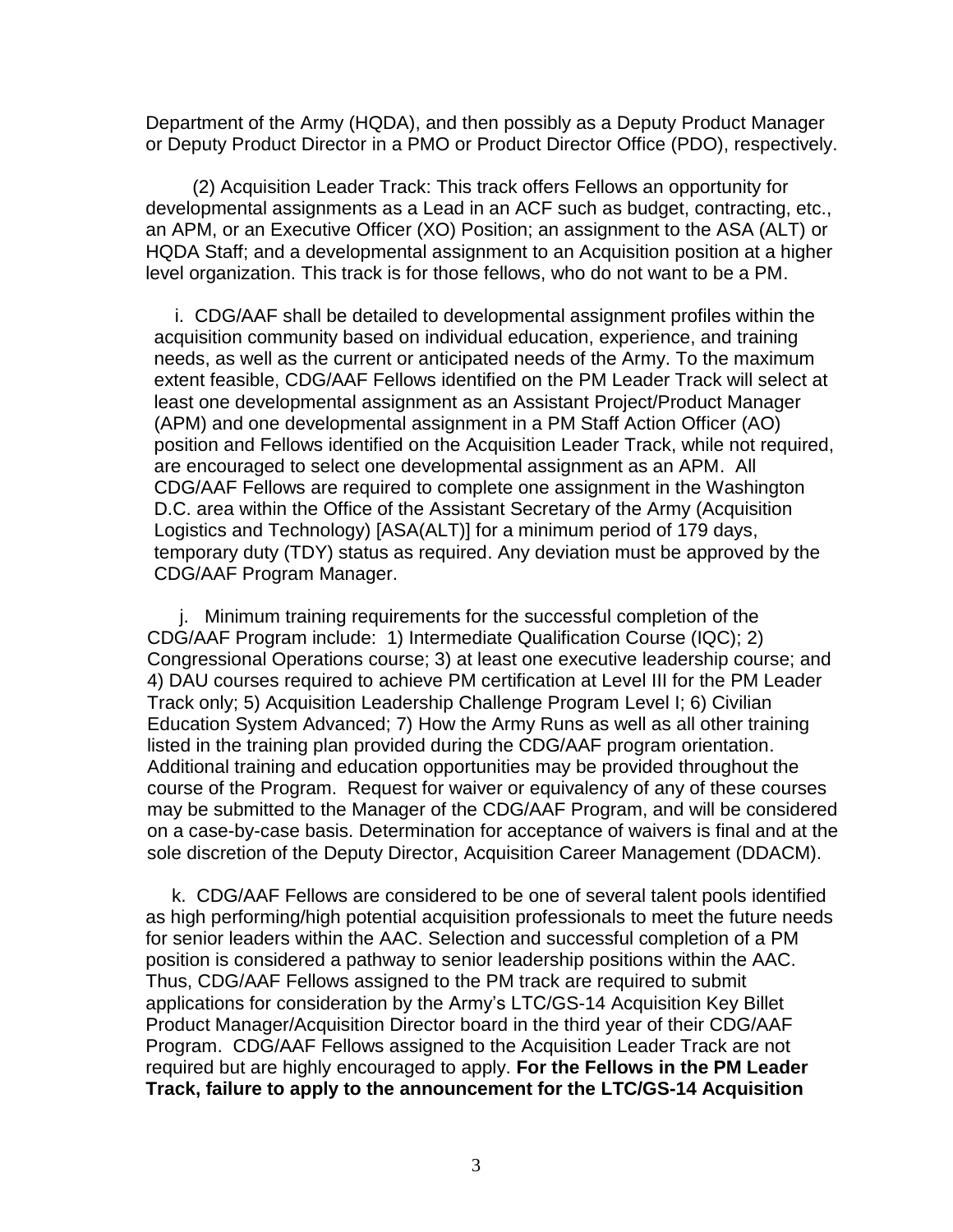**Key Billet Product Manager/Acquisition Director selection boards may result in removal from the CDG/AAF Program pursuant to the Organizational Return Rights Agreement.** LTC/GS-14 Acquisition Key Billet Product Manager/Acquisition Director selection board announcements are posted annually to the U.S. Army Acquisition Support Center (USAASC) Army DACM Office website.

 l. Graduation from the CDG/AAF Program is contingent upon successful completion of all requirements identified within this Policy.

 m. Post-Placement/Post-Utilization - CDG/AAF Fellows are encouraged to begin seeking permanent placement positions during the third year of the Program. Utilization of the learned skills and experiences accumulated during the Fellows program is key to the success of the AAW enterprise talent management program. Fellows who have successfully completed the program and have been identified for further leader development, will work with an Acquisition Analyst within the Army DACM Office Talent Management Branch, Human Capital Initiatives Division, to find positions of equal or greater responsibility within the AAW. If no permanent position is achieved by graduation date, the Organizational Return Rights will be invoked.

 n. In the event a CDG/AAF Fellow is unable to complete the CDG/AAF Program within three years due to health, extreme personal, family or financial hardship, or other exigent conditions, the CDG/AAF Fellow may request withdrawal from the program for compassionate reasons from the DDACM. Reinstatement into the Program after an approved withdrawal may only be accomplished through submission of a new application for consideration in the competitive selection process.

 o. CDG/AAF Fellows who receive promotions during the Program term are considered to have met Program graduation requirements as long as they have completed required training courses within the original three-year Program period, and submitted application(s) to the LTC/GS-14 Acquisition Key Billet Product Manager/Acquisition Director selection boards as required above.

 p. CDG/AAF Fellows who receive promotions prior to their first development assignment are ineligible for further training opportunities through the Program and will not continue and graduate from the Program.

 q. CDG/AAF Fellows who accept lateral assignments before the beginning of the last year of their program period will be removed from the Program.

### **4. RESPONSIBILITIES:**

a. Deputy Director, Acquisition Career Management (DDACM).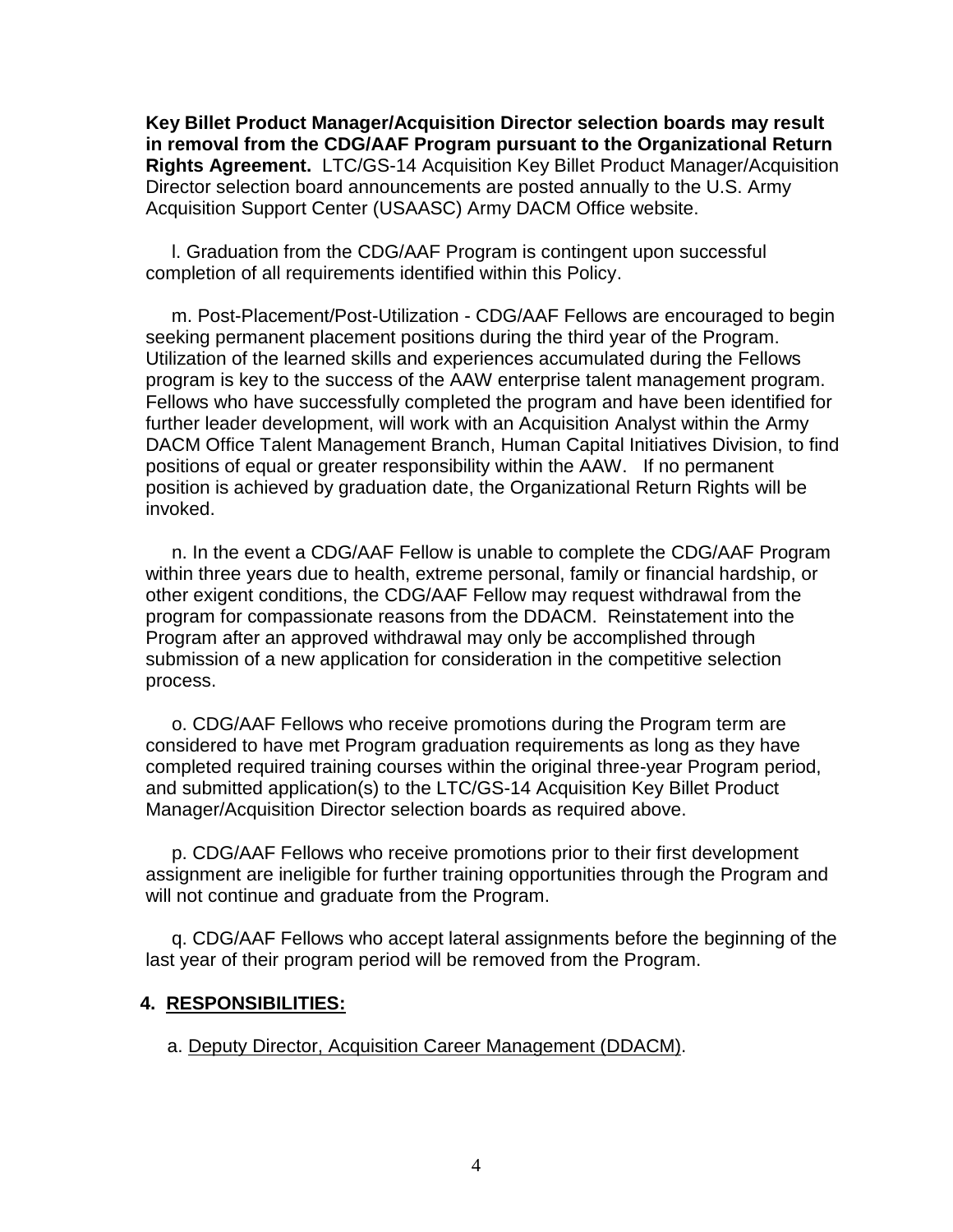(1) The DDACM provides overall CDG/AAF Program oversight. The DDACM is the convening authority for the CDG/AAF Program Selection Board, and, as such, has final approval authority over the board results and their release.

 (2) The DDACM approves USAASC funds for the cost of salaries, Contribution Rating Increases and Contribution Awards (pursuant to the DoD Civilian Acquisition Workforce Personnel Demonstration Project's CCAS rating cycle) pay and allowances, program travel, program training, Permanent Change of Station (PCS), personnel actions and other Program costs of CDG/AAF Fellows. The DDACM also provides travel funds for board members to participate on the CDG/AAF Program Selection Board.

 (3) Based on the Selection Board findings, a CDG/AAF applicant alternate list will be created. The DDACM approves selection and activation of Program alternates.

 (4) At the recommendation of the Manager of the CDG/AAF Program, the DDACM accepts or declines CDG/AAF Fellow requests for training course waivers or equivalencies and exceptions to the LTC/GS-14 Acquisition Key Billet Product Manager/Acquisition Director selection board application requirement.

 (5) The DDACM has the authority to remove CDG/AAF Fellows from the Program and invoke the Organizational Return Rights Agreement.

(6) The DDACM, as the Director, USAASC and as the Chair of the HQ USAASC Personnel Policy Board, establishes a separate CCAS pay pool for the CDG/AAF Fellows Program.

(a) The Deputy Director, USAASC, is the Pay Pool Manager with the Chief, Proponency and Leader Development Division and the Chief, Leader Development Branch as the panel members. The CDG/AAF Fellows Program Manager and a representative from the Army AcqDemo Office are advisors to the CDG/AAF Fellows Program Pay Pool Panel.

(b) The CDG/AAF Fellows Program Pay Pool will follow the business rules published in the USAASC memorandum, dated June 6, 2016, subject: Civilian Acquisition Workforce Personnel Demonstration Project (AcqDemo) and Contribution-based Compensation and Appraisal System (CCAS) Notice Pay Pool and Performance Management Business Rules.

### b. USAASC G-8 Division .

 (1) The USAASC Resource Management personnel provide resource support for the CDG/AAF Program. The execution of funding actions associated with the selection of CDG/AAF Fellows are authorized by the Chief, Leader Development Branch, as funding permits. Actions requiring the execution of funds include, but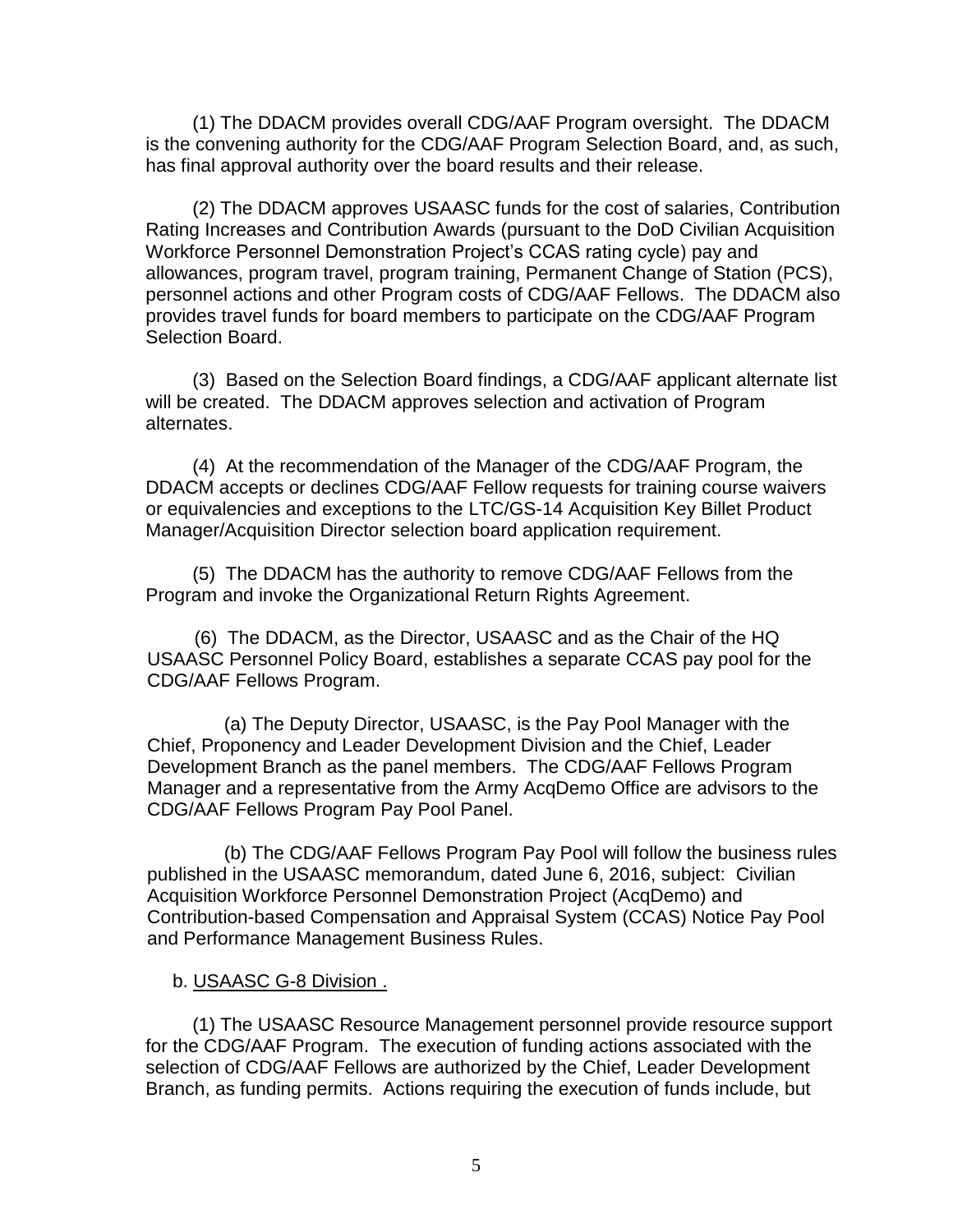may not be limited to selection boards, orientation programs, reassignments, payroll, training, and travel in support of the CDG/AAF Program. The Joint Travel Regulations (JTR), Volume II, governs employee relocation entitlements and benefits. Permanent Change of Station (PCS) and Defense National Relocation Program (DNRP) relocation entitlements **may** be authorized and paid for using Office of the DDACM funds in accordance with Volume 2 of the JTR per USAASC Director's approval **based on availability of funds**.

 (2) Assist the CDG/AAF Fellows with the fund cite coordination required between the Fellow's developmental assignment resource management offices and the USAASC Resource Management Division.

#### c. USAASC G-1 Division .

 (1) Provides coordination for personnel actions affecting CDG/AAF Fellows with the servicing CPAC and provides guidance as required regarding all personnel issues.

 (2) Initiates the Requests for Personnel Actions (RPAs) for CDG/AAF Fellows. The Manager of the CDG/AAF Program will provide the G-1 Human Resource Specialist with the names and contact information of the selected CDG/AAF Fellows.

(3) Contacts the selected CDG/AAF nominees for copies of a current résumé, current (SF50) and, if applicable, the latest within-grade-increase (WIGI) SF50. Upon receipt of these required documents, the G-1 Human Resource Specialist will then provide the names, phone numbers, résumés, SF50 of the selected CDG/AAF Fellows to the Fort Belvoir Civilian Personnel Advisory Center (CPAC) Specialist. The CPAC Specialist will present the CDG/AAF nominee with a firm offer for the CDG/AAF position which must be accepted or declined.

 (4) Provides the reassignment SF50s to the CDG/AAF Fellows Program Manager.

 (5) Provides overall administrative support to CDG/AAF Fellows to include: processing time cards, locator cards, security processing, and Government travel cards.

(6) Provides assistance in preparing the PCS Orders if needed.

#### d. USAASC G 2-6 Division .

 (1) Provides communications and execution support including development of Program branding, website updates, event program design, on-site photography, social media promotion, and inductee and graduation certificate production and framing.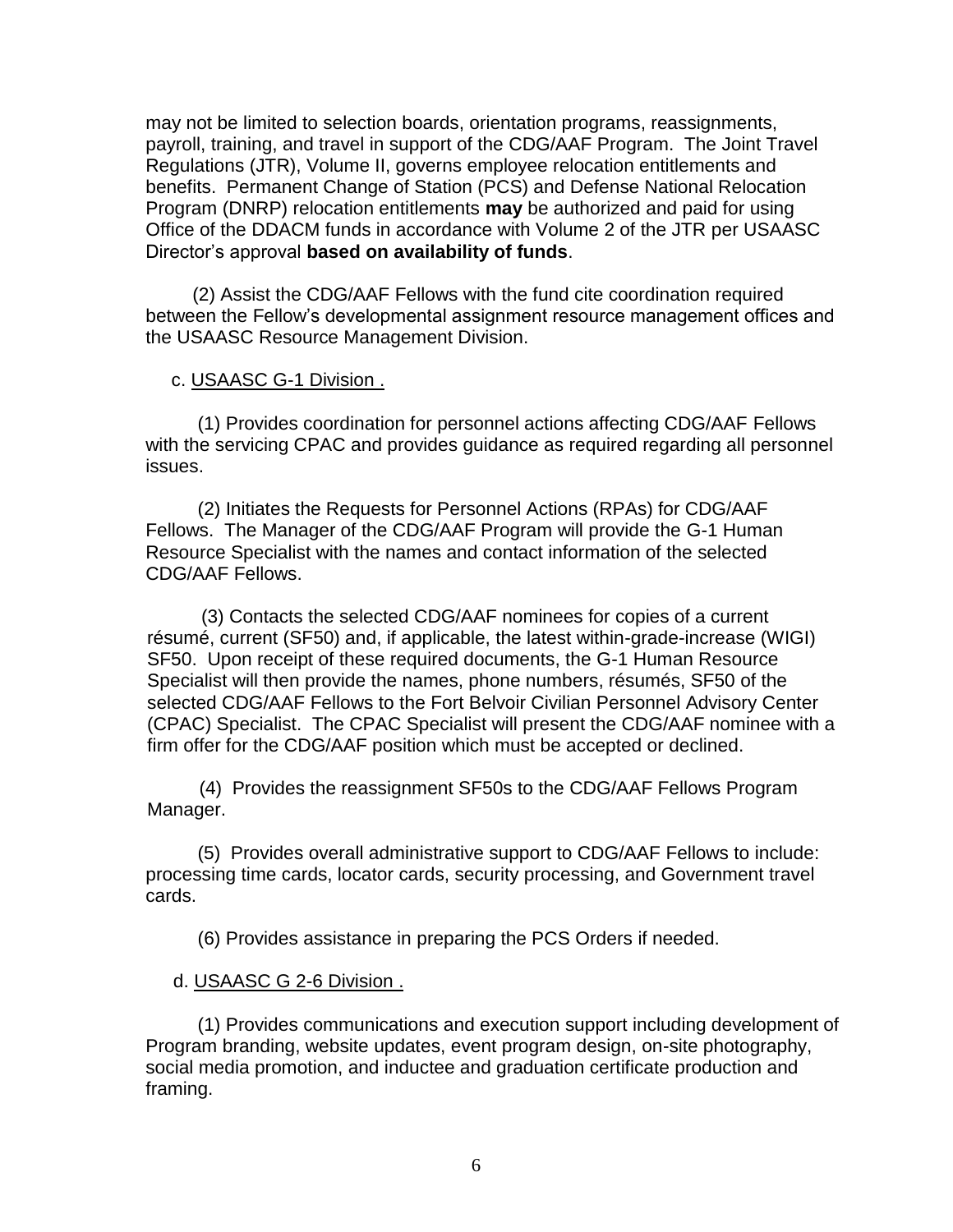(2) The Organizational Defense Travel Administrator (ODTA), along with CDG/AAF Program Manager, is also responsible for the management and support of the Defense Travel System (DTS) for USAASC. The ODTA will assist CDG/AAF Fellows as appropriate in the following areas: receiving and releasing CDG/AAF Fellows from DTS; updating CDG/AAF Fellows' profiles; maintaining a copy of Fellow's DTS Training Certificate; and ensuring Fellows' Government Travel Card information and bank account information is accurate and current. Fellows will be placed in the DTS of their developmental assignment offices except for during their 6 month assignment in the Washington D.C. area or HQ AMC in Huntsville.

### e. USAASC Workforce Support Division (WSD).

 (1) The WSD will assist in marketing the program to the Army Acquisition Workforce (AAW) using Organizational Points of Contacts (OAPs). Maintain an outreach program to include marketing to Program Executive Offices (PEOs), the Office of the Assistant Secretary of the Army (Acquisition, Logistics and Technology (ASA (ALT)), and the Army Materiel Command (AMC).

# f. USAASC Human Capital Initiatives Division (HCI).

(1) HCI will assist in marketing the program through multiple means: DACM Newsletter and Army DACM Office Hot Topics via the web, and through outreach methods within the AAW.

(2) HCI will assist with post-utilization of Fellows, specifically those who have been identified for future increased positions of responsibility as a basis of an enterprise AAW talent management process.

# g. Proponency and Leader Development Division (PLD) - CDG/AAF Program Manager.

 (1) Overarching responsibility for providing the Army Acquisition Corps with the best technically trained, educated, experienced, and multi-functional Civilian Program Managers and Senior Functional Acquisition Leadership available in support of the Soldier and the AAC mission.

 (2) Responsible for Program interface with the DDACM and providing recommendations on CDG/AAF Program policy management and Fellow actions requiring DDACM decision and feedback.

 (3) Establishes, maintains and executes the CDG/AAF budget and requests modifications as unplanned budgetary requirements become known. This responsibility includes preparation and analysis of requirements for biennial POM process.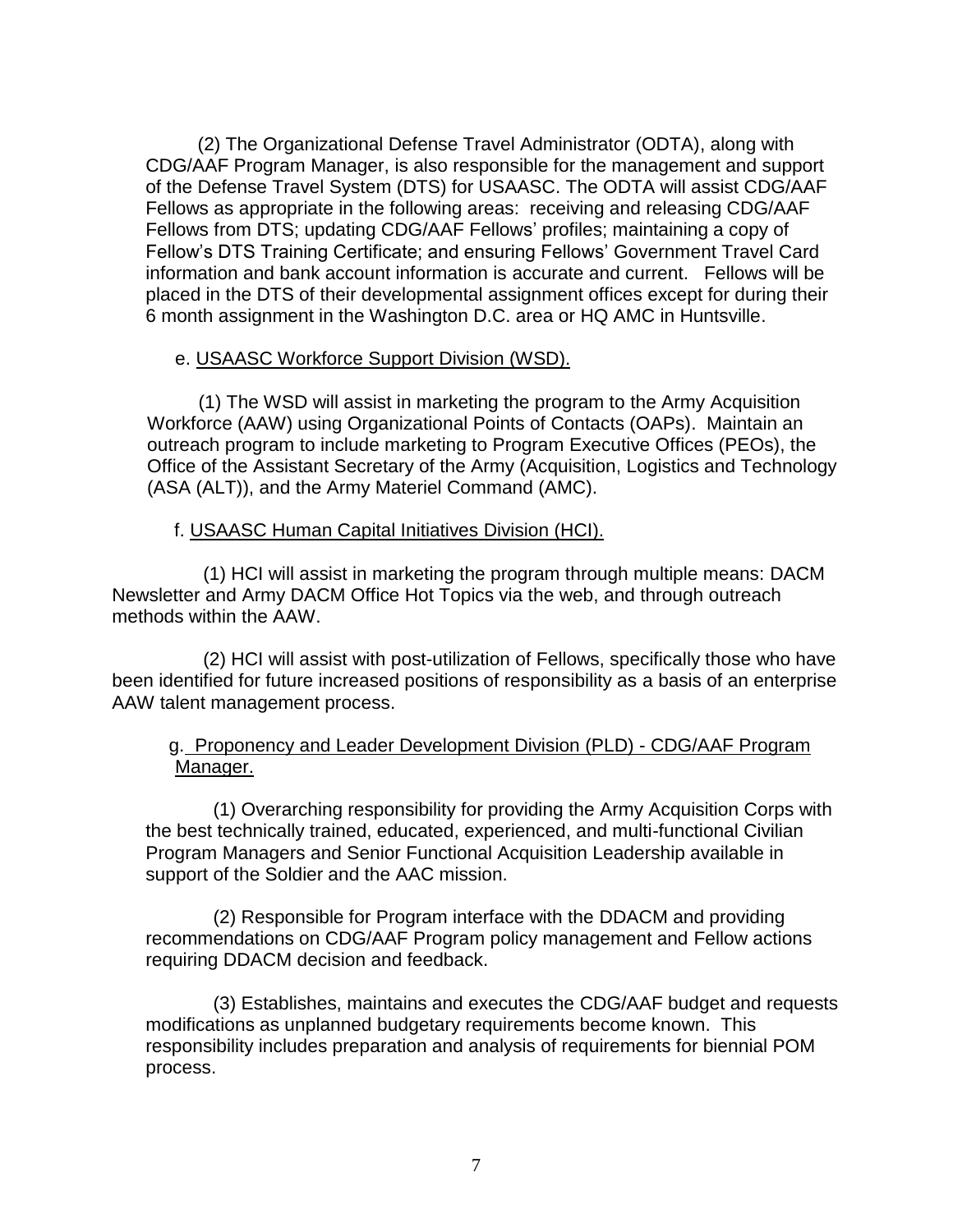(4) On behalf of the DDACM, the CDG/AAF Program Manager prepares the Memorandum of Instruction (MOI) for the CDG/AAF Program Selection Board and provides the MOI to the Board President and Board Members for the conduct of the CDG/AAF Program Selection Board.

 (5) Writes and coordinates the CDG/AAF Program announcement in compliance with all civilian personnel policies, directives and the directives of the convening authority. Ensures CDG/AAF Program announcement is posted to the USAASC website and online in Army Acquisition Professional Development System (APPDS).

 (6) Serves as the approval authority for long-term developmental training assignments requiring USAASC Command endorsement.

 (7) Reviews and validates CDG/AAF Program applications online in AAPDS; schedules board members; notifies applicants selected for Phase II and schedules interview board appearances; and notifies Phase I applicants of nonselection.

 (8) Responsible for the conduct of the CDG/AAF Program Selection Board to include selecting and appointing board members, providing the Memorandum of Instruction (MOI), briefing board members, and ensuring timely completion of the Board Report.

(9) Conducts the release of the CDG/AAF list to selected offices or commands.

 (10) Submits an After Action Report (AAR) to the DDACM addressing relevant information on CDG/AAF Program applicants and proposed selectees. CDG/AAF final selection list approval is coordinated with the DDACM prior to announcement of selected Fellows.

 (11) The CDG/AAF Program Manager is responsible for announcing program training opportunities to the CDG/AAF Fellows as well as coordinating the training and payment using the USAASC Government Purchase Card (GPC) set aside for training purposes.

 (12) The USAASC hosts the annual training orientation seminar and graduation ceremony for new and graduating CDG/AAF Fellows. The CDG/AAF Program Manager is responsible for planning and executing the event.

(13) Responsible for CDG/AAFs' input of time in the Automated Time and Attendance Production System (ATAAPS) by Wednesday of the second week of the pay period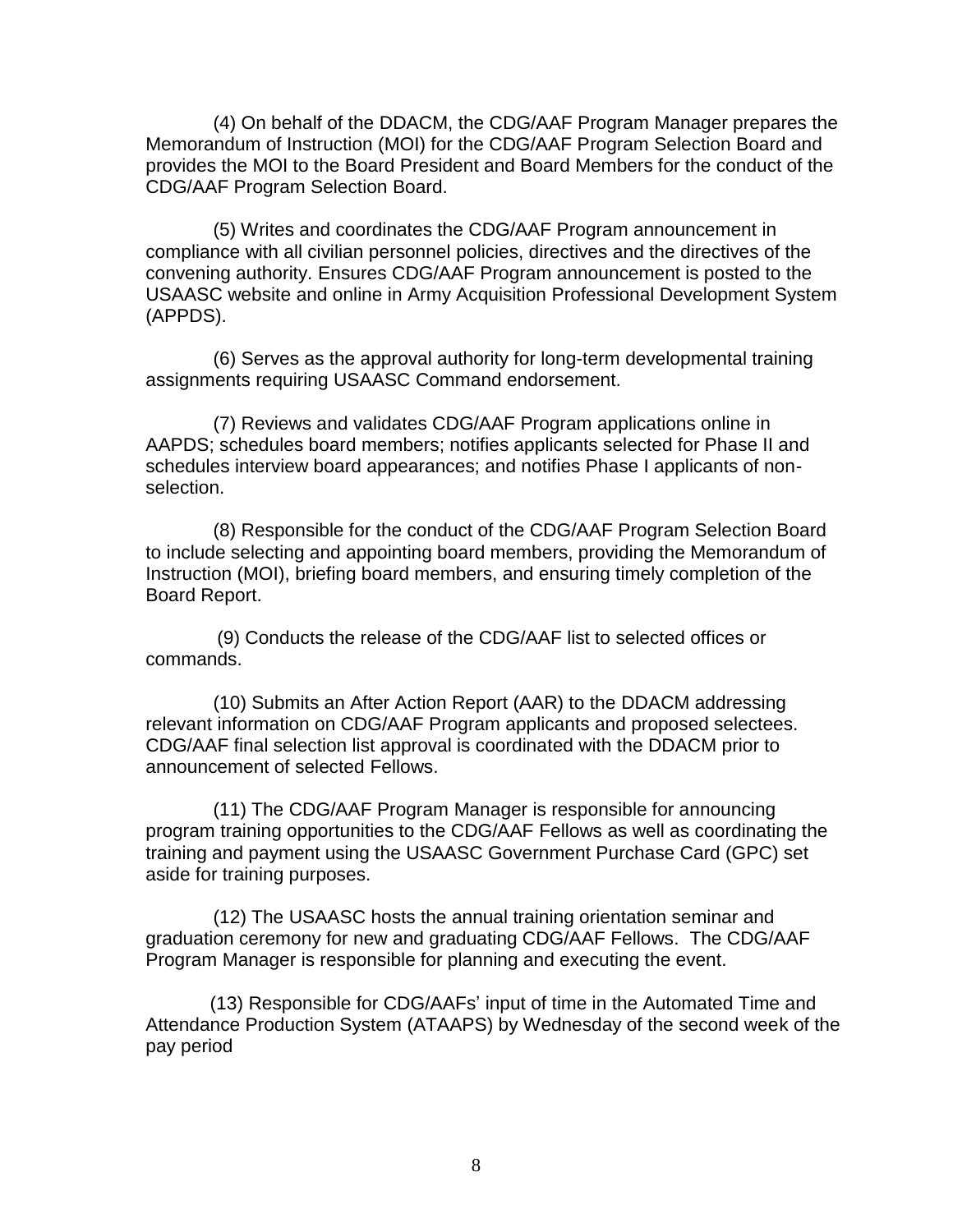(14) Maintains Program communication plan that includes facilitating CDG/AAF Fellow submission of articles to the AL&T Magazine.

 (15) Ensures that both CDG/AAF Fellows and their current developmental assignment supervisor comply with the CCAS rating cycle, to include initial, midpoint, and closeout/annual counseling and appraisal assessments.

 (16) Serves as the Pay Pool Administrator for the CDG/AAF Fellows Program Pay Pool. Responsible for the accuracy of pay pool data, i.e., all CDG/AAF fellows and developmental assignment supervisors have CAS2Net records and rating hierarchy is current.

(17) Ensures that both CDG/AAF Fellows and their current developmental assignment supervisors comply with the CCAS rating cycle, to include initial, midpoint, and exit counseling and appropriate documentation.

 (18) The CDG/AAF PM meets with assigned CDG/AAF Fellows at least quarterly or on an as-needed basis. These meetings are intended to be a forum for discussion and an opportunity for mentoring the CDG/AAF Fellows and, as necessary, to address issues, problems and/or concerns, progress, training, recommendations for Program improvement, assignments, or other topics of interest and relevance to the CDG/AAF Fellow. The CDG/AAF Fellow is responsible for coordinating meeting schedules with the CDG/AAF PM.

 (19) The CDG/AAF PM meets with CDG/AAF Fellows' developmental assignment supervisors at the start of the Fellows' assignments to ensure program policy and supervisors' roles and responsibilities are clearly explained and delivered. There are also monthly meetings between the CDG/AAF PM and development assignment supervisors to discuss CDG/AAF Fellows' performance and bridge communication between USAASC and assignment organizations.

 (20) Receives the developmental assignment Supervisor's Exit Survey upon CDG/AAF Fellow departure from each assignment, provides copies and recommendations for Program change or enhancements to the CDG/AAF Program.

 (21) The CDG/AAF Fellow will provide information and recommendations to the Manager of the CDG/AAF Program on actual or potential performance problems identified by developmental assignment supervisors.

### h. Acquisition Career Management Advocate (ACMA).

 (1) Provides advice and guidance to members of their respective commands and/or geographical areas regarding the CDG/AAF Program.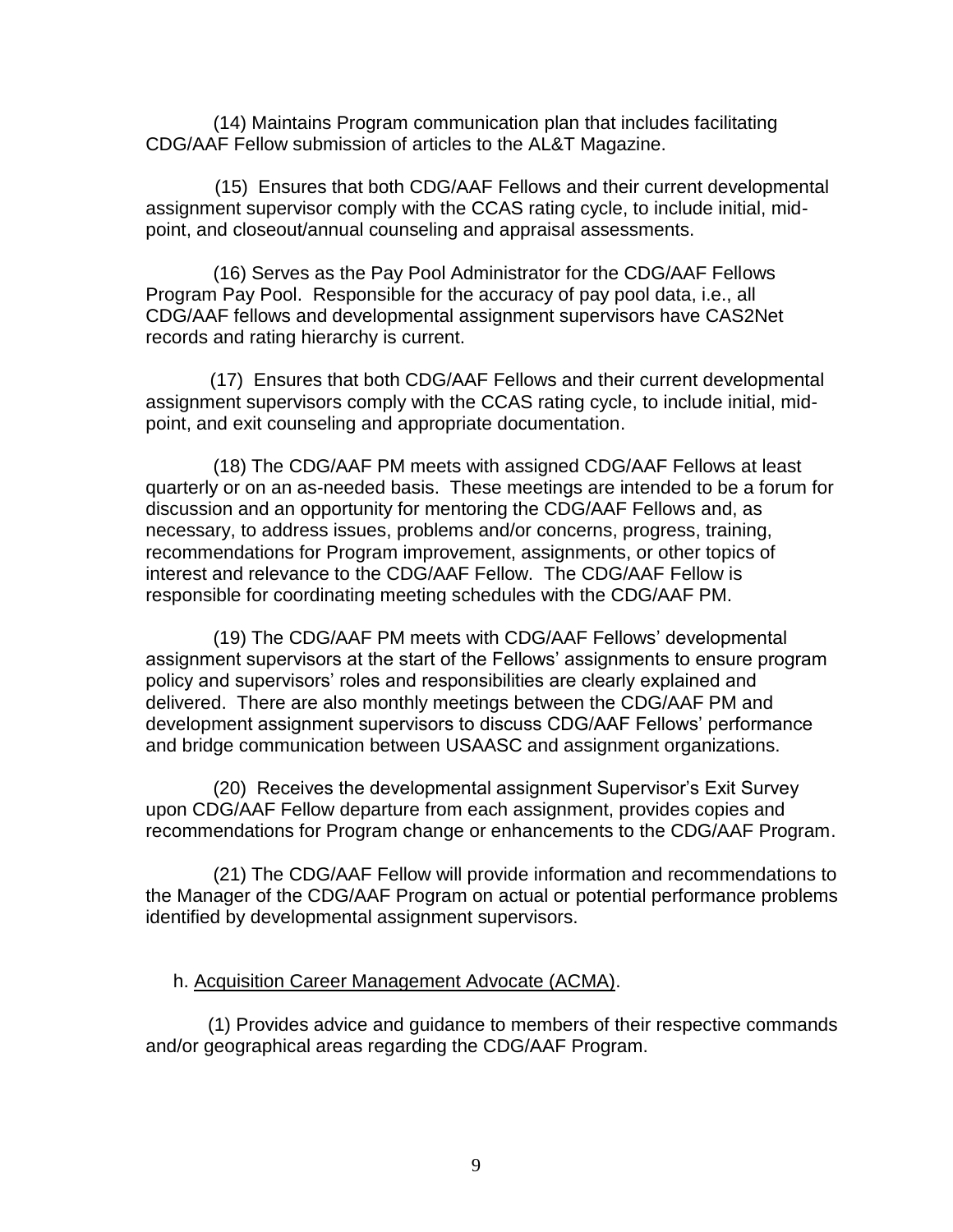(2) May provide input into potential CDG/AAF Program developmental assignments.

(3) Provides mentorship to Fellows as appropriate.

(4) Provides feedback to the USAASC on the CDG/AAF Program.

# i. Assistant G-1 for Civilian Personnel Policy (CPP).

 (1) The Assistant G-1 for CPP provides authoritative advice on the feasibility and impact of programs, plans, policies, and decisions related to and/or affecting human resources in the total workforce.

 (2) Civilian personnel support is provided to CDG/AAF Program selectees/Fellows by the Fort Belvoir, Virginia, Civilian Personnel Advisory Center (CPAC). Typical support includes, but may not be limited to: 1) processing RPAs for movement of new CDG/AAF Program selectees onto USAASC's central funding TDA. 2) disciplinary actions; 3) benefits counseling; and 4) updates in the Defense Civilian Personnel Data System (DCPDS).

# j. Gaining Organization (Fellow's Developmental Assignment).

 The gaining organization is responsible for the day-to-day supervision and management of the CDG/AAF Fellow as well as, ensuring that the CDG/AAF Fellow is provided with a meaningful developmental assignment experience. This includes providing the CDG/AAF Fellow with adequate workspace, relevant and beneficial assignments, and reasonable time and support for training and education as outlined in the approved three year plan and the IDP. Where the local implementation of this policy impacts on bargaining unit employees' conditions of employment, activities are reminded to comply with their statutory and, contractual labor relations obligations.

### k. Fellow's Developmental Assignment Supervisor.

 (1) The CDG/AAF Fellow and the immediate developmental assignment supervisor will establish contribution objectives during an initial counseling session within 30 days of assignment. The objectives will be documented in CAS2Net. The supervisor is responsible for the conduct of all CCAS activities relating to the CDG/AAF Fellows while assigned to their Command, i.e., initial, mid-point, and closeout/annual counseling and appraisal assessments. A closeout CCAS appraisal must be completed upon the conclusion of the developmental assignment in CAS2Net.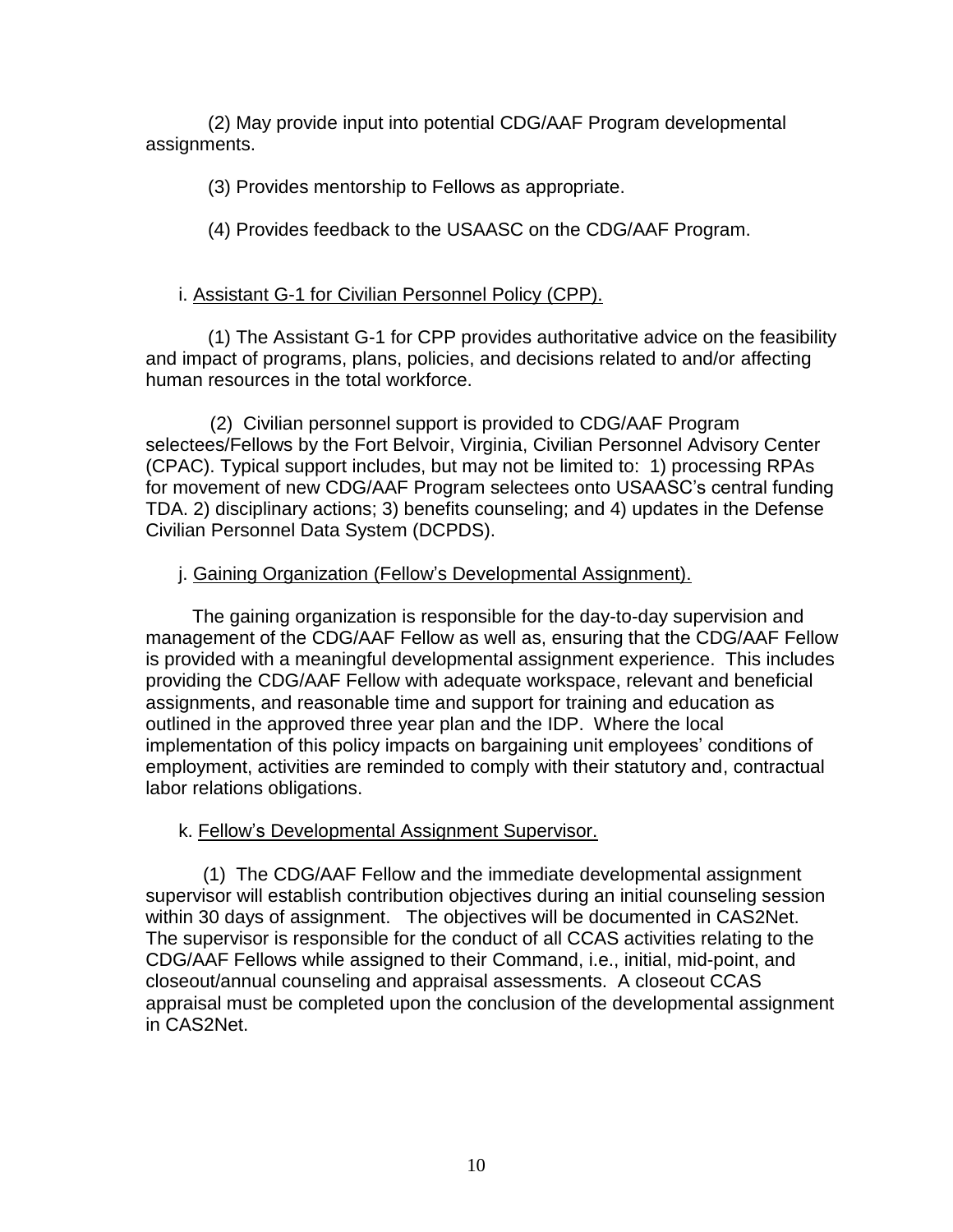(2) Performs customary administrative actions such as the signing of time and attendance sheet, initial, mid-point and annual evaluations, as well as input to the annual Senior Rater Potential Evaluation (SRPE).

 (3) Reports actual or anticipated performance problems to the CDG/AAF PM as soon as such problems are detected. If performance deficiencies cannot be rectified through training and counseling, suspension or removal from the CDG/AAF Program may occur via invoking the Organizational Return Rights Agreement.

 (4) In the event a developmental assignment supervisor determines that disciplinary action toward a CDG/AAF Fellow is warranted, established personnel processes and procedures are applicable. The supervisor notifies the CDG/AAF PM immediately if such an action is being considered.

 (5) In the event a CDG/AAF Fellow is removed from a developmental assignment as a result of a performance-related or disciplinary action, the Organizational Return Rights Agreement will be invoked.

 (6) Completes an exit evaluation of the CDG/AAF Fellow, and a CDG/AAF Program survey following the departure of the CDG/AAF Fellow from the developmental assignment.

### l. CDG/AAF Fellows.

 (1) CDG/AAF Fellows are expected to maintain a professional attitude and demeanor, and perform at the highest level achievable while completing the education, training and developmental assignment activities.

 (2) When a Permanent Change of Station (PCS) is approved, the CDG/AAF Fellow is responsible for contacting the USAASC Resource Management Division staff to obtain a copy of the Defense National Relocation Program (DNRP) handbook and point of contact at DNRP. The CDG/AAF Fellow is responsible for completing DNRP requirements.

(3) The CDG/AAF Fellow will submit a copy of their concurred ATAAPS time card for the Developmental Duty Supervisor for his/her concurrence and signature. The signed time card will be sent to the CDG/AAF PM prior to the completion of the pay period. The CDG/AAF Fellows may participate in the Alternate Work Schedule program during their development assignment with nine 9-hr working days only with approval from his/her development assignment supervisors.

 (4) CDG/AAF Fellows are required to register with their developmental assignment organization's Defense Travel System (DTS). When TDY is required in the execution of a CDG/AAF assignment, the CDG/AAF Fellow is responsible for initial fund cite coordination with the CDG/AAF PM.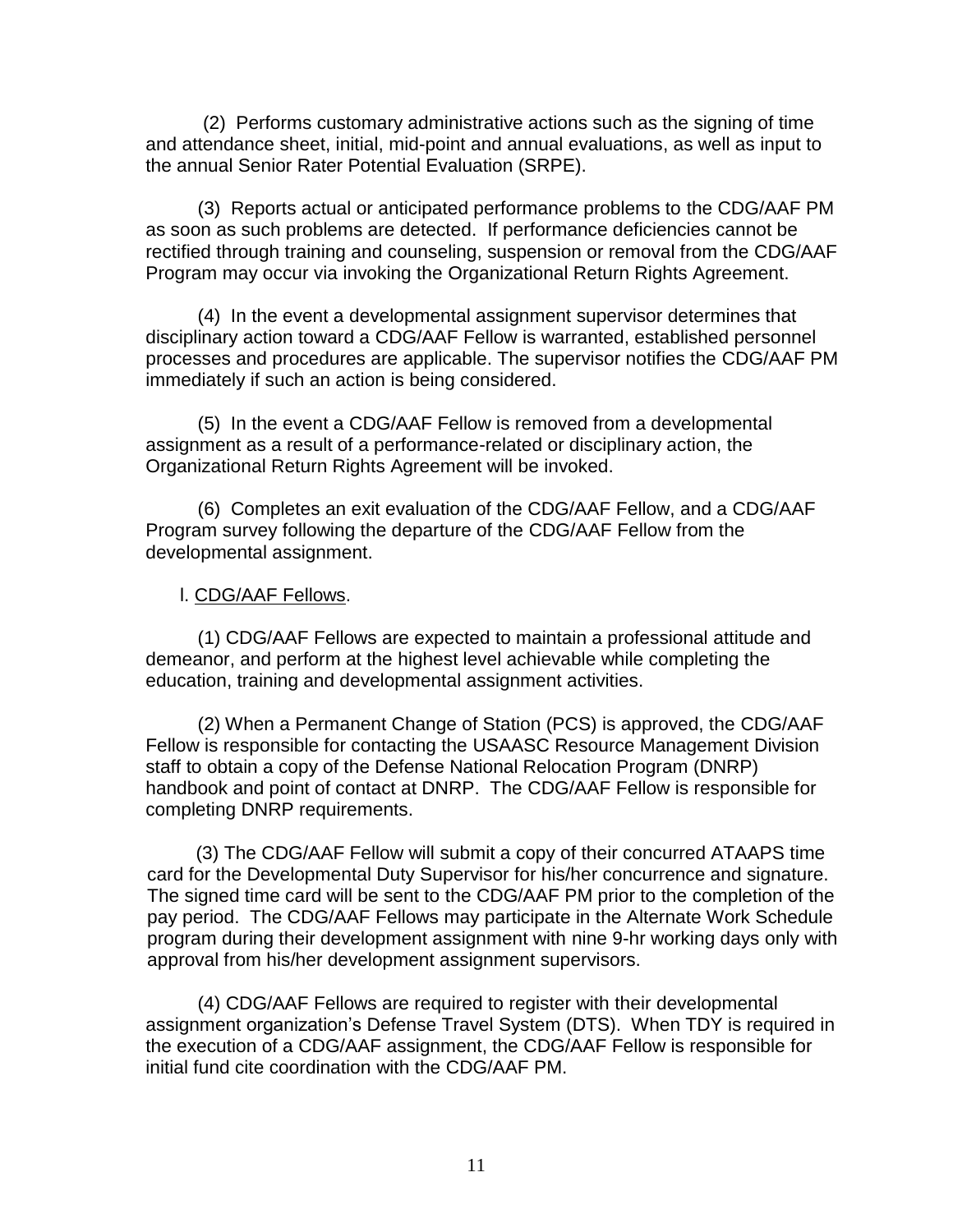(5) CDG/AAF Fellows provide locator cards at the beginning of the program, and updates as the Fellow transitions through developmental assignments. The locator card and updates must be sent to the CDG/AAF PM and other designated USAASC appropriate POCs.

 (6) When a CDG/AAF Fellow arrives in the National Capital Region (NCR) for the 6-month ASA (ALT) TDY developmental assignment, they must contact the DDACM administrative office to schedule an office call with the DDACM.

 (7) The CDG/AAF Fellow develops an initial three year plan in coordination with their mentor that reflects required program training and assignment activities. Updates or changes to the plan are approved through the CDG PM.

 (8) The CDG/AAF Fellow in the PM Leader Track prepares, with the assistance of an ACMA, and submits applications for consideration by the annual LTC/GS-14 equivalent Acquisition Key Billet Product Manager/Acquisition Director selection board as required by this policy. Application packages are required to be submitted for the final year unless the CDG/AAF Fellow requests an exception in writing to the CDG/AAF Program Manager for approval by the DDACM prior to the application deadline. Failure to apply to the Acquisition Key Billet Product Manager/Acquisition Director Board in year 3 may result in removal from the program.

 (9) The CDG/AAF Fellow participates with the developmental assignment supervisor in developing, and amending as necessary, assignment objectives; ensures that initial, mid-point, closeout/annual counseling and appraisal assessment is done within 30 days of the event. A closeout self-assessment will be completed in CAS2Net upon the conclusion of every developmental assignment and exit CCAS counseling is done within 30 days of the event.

 (10) The CDG/AAF Fellow submits a monthly feedback report to the CDG/AAF PM and current developmental assignment supervisor. Reports will be submitted via email within ten days of the end of the report month.

 (11) The CDG/AAF Fellow completes an exit survey following their departure from a developmental assignment. Surveys are submitted to the CDG/AAF PM, within thirty (30) days after departing each assignment.

 (12) Each CDG/AAF Fellow is expected to make the maximum effort to establish, develop and maintain a mentoring relationship with at least one person within the Army acquisition community, whether in the Fellow's career field or in another Acquisition Career Field (ACF). Current and former CDG/AAF Fellows should available themselves to newly selected CDG/AAF Fellows in order to maximize the opportunity for mentoring. ACMAs are also an appropriate source for mentoring.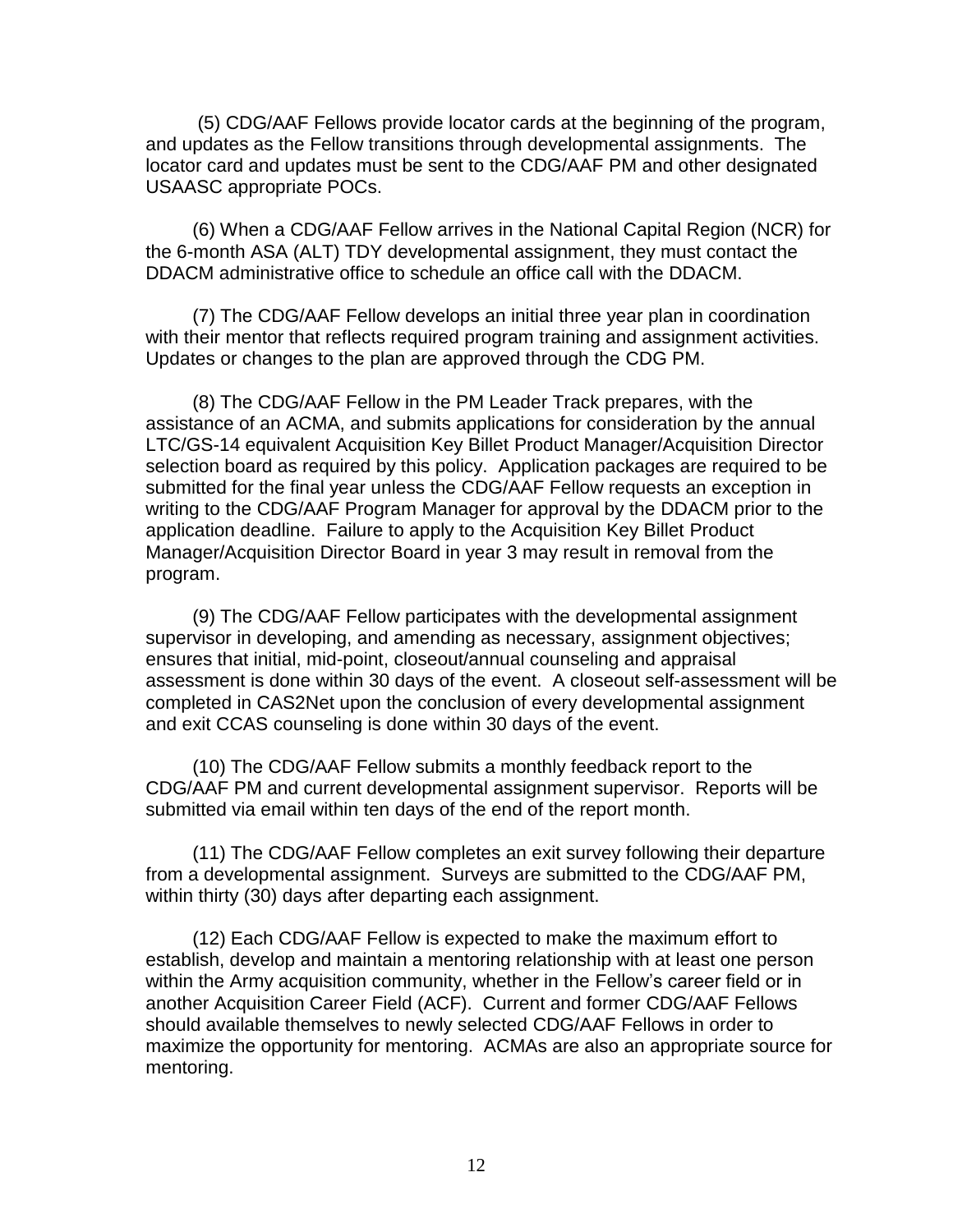(13) CDG/AAF Fellow is not qualified to receive individual monetary awards while in the CDG/AAF program.

# j. CDG/AAF Promotions.

 (1) CDG/AAF Fellows who are promoted during their second and third years in the Program will graduate with their year group if all required training has been completed. USAASC funding will be provided for any remaining program training requested.

(2) Monthly feedback reports are no longer required.

 (3) Quarterly meetings with the CDG PM are no longer required. All other requirements are as described above.

# **5. EFFECTIVE DATE AND IMPLEMENTATION**

This policy is effective immediately.

SPISAK.CRAIG.A.1038819 310 Digitally signed by SPISAK.CRAIG.A.1038819310<br>DN: c=US, o=U.S. Government, ou=DoD, ou=PKI,<br>ou=USA, cn=SPISAK.CRAIG.A.1038819310<br>Date: 2017.08.02 09:30:19 -04'00'

CRAIG A. SPISAK Deputy Director Acquisition Career Management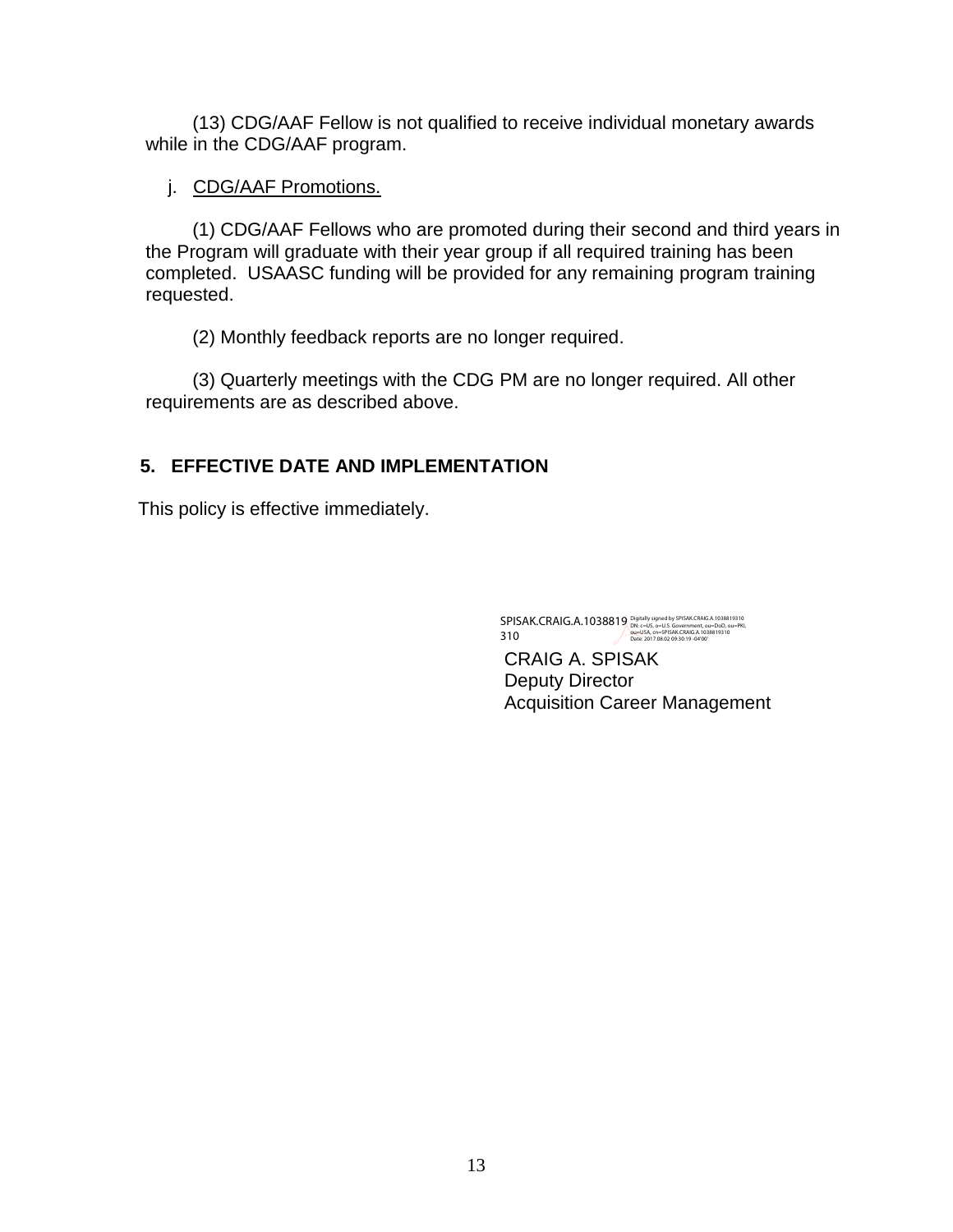#### **References**

- 1. Title 10, United States Code, Chapter 87, Defense Acquisition Workforce, Section 1701-1764, Defense Acquisition Workforce Improvement Act (DAWIA) of 1990 (as amended).
- 2. DoD Instruction 5000.66, "Operation of the Defense Acquisition Technology, and Logistics Workforce Education, Training and Career Development Program," most current version is pending approval.
- 3. "Department of Defense Desk Guide for Acquisition, Technology, and Logistics Workforce, Career Management," January 10, 2006.
- 4. DoD Priority Placement Program Handbook, July 2015.
- 5. Memorandum, HQ USAASC, March 9, 2012, subject: Acquisition Demonstration Contribution-Based Compensation and Appraisal System (CCAS) Business Rules.
- 6. Joint Federal Travel Regulations (JFTR)/Joint Travel Regulations (JTR), August, 2017.
- 7. DA PAM 690-43, "A Supervisor's Guide to Career Development and Counseling for Career Program Employees," August 18, 1989.
- 8. DA PAM 690-46, "Mentoring for Civilian Members of the Force," July 31, 1995.
- 9. Army Regulation (AR) 690-950, "Career Program Management," 16 November 2016.
- 10.Snyder, David L., Assistant G-1 for Civilian Personnel Policy, Memorandum, Subject: Senior Army Workforce (SAW), dated 18 June 2004.
- 11.The Army Training and Leader Development Panel Report Phase IV (Civilian Study), Commanding General, U.S. Army TRADOC. 24 February 2003.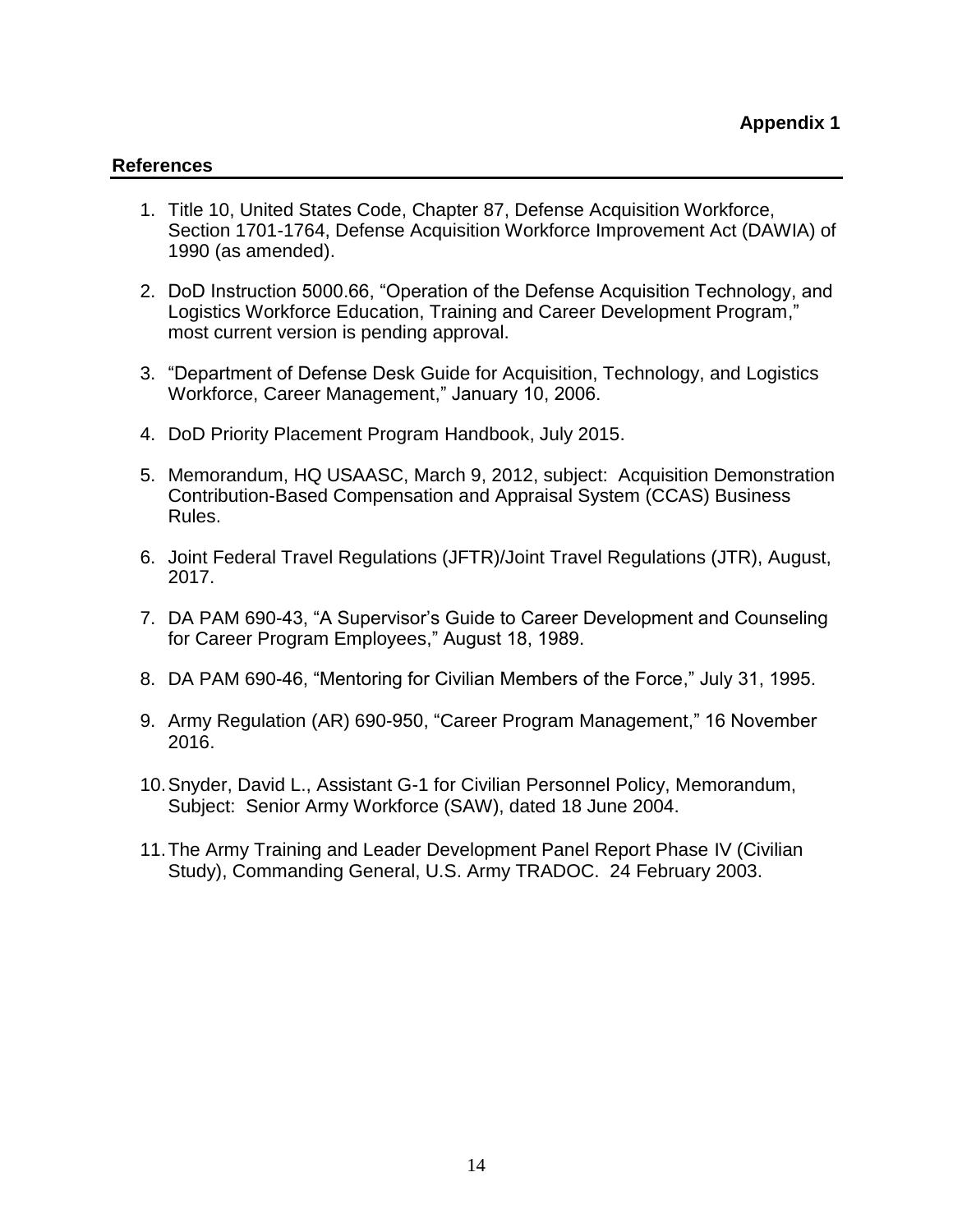#### **Acronyms**

- **AAC – Army Acquisition Corps**
- **AAW – Army Acquisition Workforce**
- **ACF – Acquisition Career Field**
- **ACMA – Acquisition Career Management Advocate**
- **ACRB – Acquisition Career Record Brief**
- **APM - Assistant Program Manager**
- **CAP – Critical Acquisition Position**

**CDG/AAF Program** – **Competitive Development Group/Army Acquisition Fellowship Program**

- **DACM – Director, Acquisition Career Management**
- **DDAM – Deputy Director, Acquisition Career Management**
- **DAWIA Defense Acquisition Workforce Improvement Act**
- **IQC – Intermediate Qualification Course**
- **KLP – Key Leadership Position**
- **Product Lead**
- **PLD – Proponency and Leader Development Division**
- **PMT 355 and 360 (Formerly PMT 352 A&B) – Program Management Office Course**
- **SRPE – Senior Rater Potential Evaluation**
- **USAASC – U.S. Army Acquisition Support Center**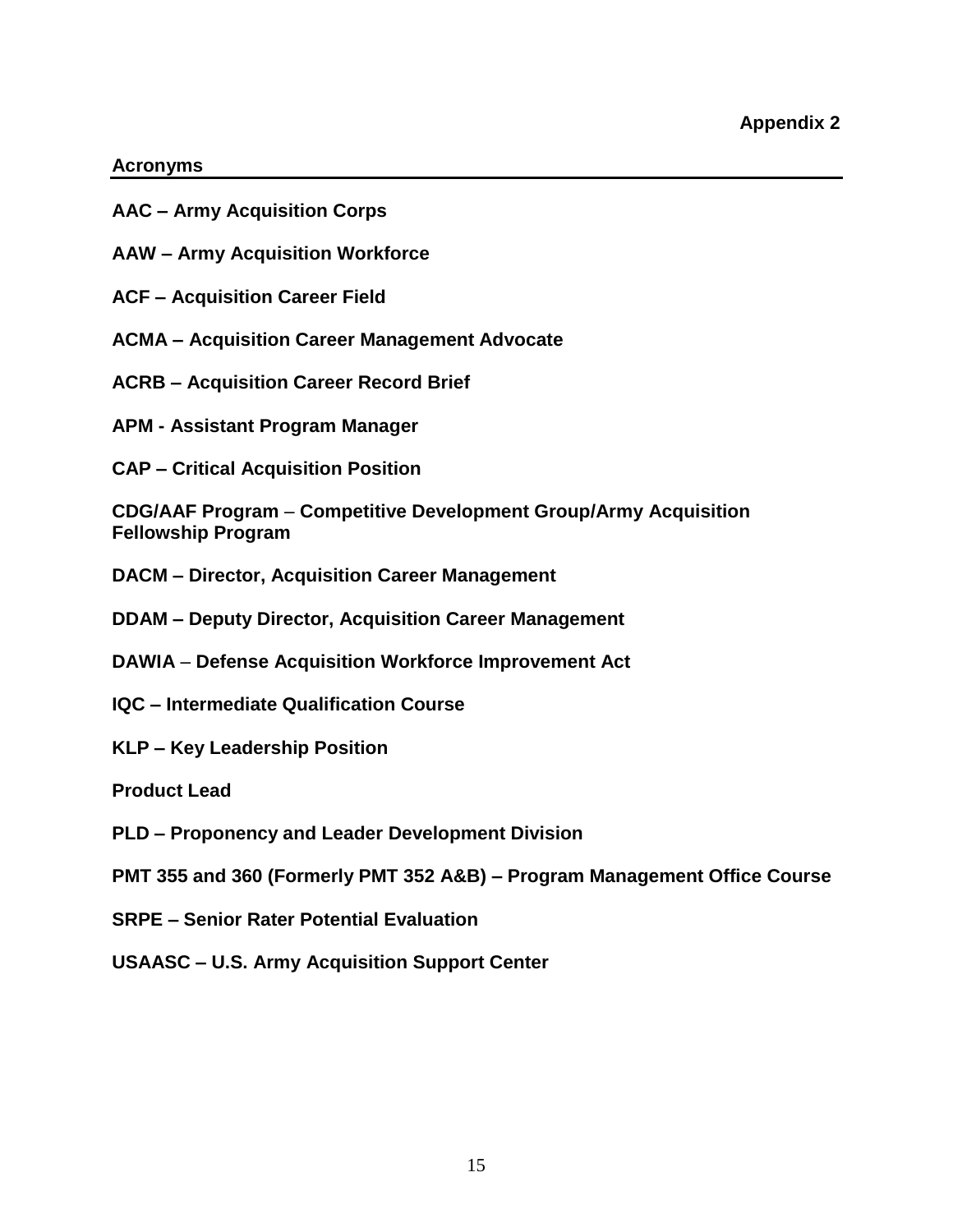# **Application Documents**

All documents listed below are detailed in the CDG/AAF announcement.

### **Résumé**

**Acquisition Career Record Brief (ACRB)**

**Notification of Personnel Action (SF-50)**

**Senior Rater Potential Evaluation (SRPE)** 

**Regional CDG/AAF Program Preference Form**

**Organizational Return Rights and Command Endorsement Agreement (See Appendix D)**

**Statement of Interest**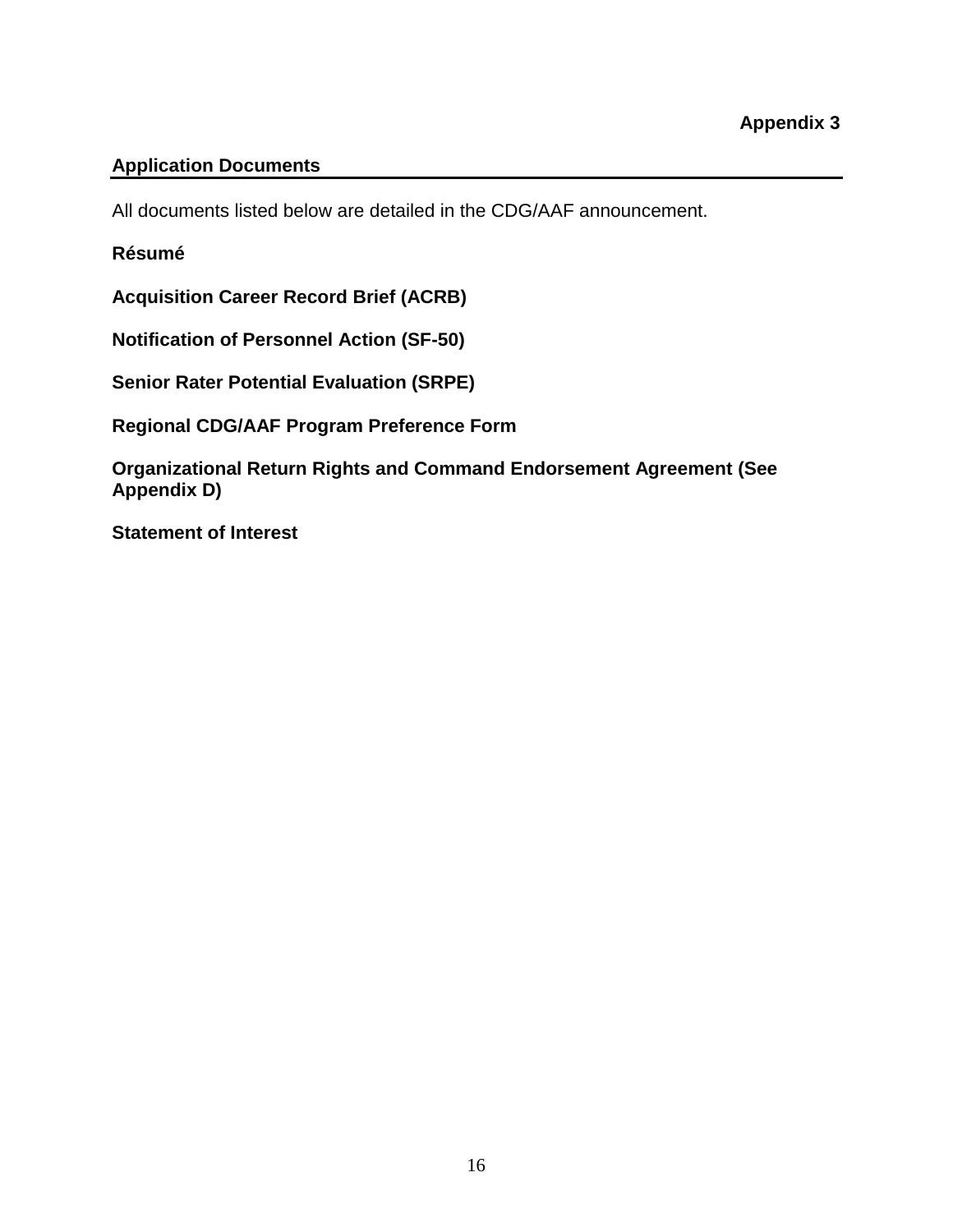### **Administrative Organizational Return Rights and Command Endorsement Agreement**

This document is an agreement between the *(insert organization)* and *(insert* name) . It becomes effective when (insert name) leaves his/her position as (insert current position title, series, and grade) in (insert organization) to accept a 3-year, or period up to but not exceeding 36 months, Competitive Development Group/Army Acquisition Fellowship (CDG/AAF) Program developmental assignment with the U.S. Army Acquisition Support Center (USAASC) as a CDG/AAF Fellow, NH-0301-03. CDG/AAF Fellows are therefore subject to the DoD AcqDemo and corresponding Army policies and issuances for personnel management while on USAASC's TDA.

Pursuant to Deputy Secretary of Defense memorandum dated 22 June 2004, I understand that I have been granted administrative return rights for an initial period not to exceed 36 months after my acceptance of an appointment with the USAASC as part of my CDG/AAF Program developmental assignment as a CDG/AAF Fellow, with provision for an extension when appropriate. If an extension is not approved, and I have not accepted employment in another position, I may be directed to return to my former organization. Should my former position be unavailable, the organization will determine a position of like seniority, status and pay into which I may return without prejudice. The granting of this administrative organizational return right is not grievable. I understand that action may be initiated to remove me from the Acquisition Corps and the Federal service for failure to meet a condition of employment if I fail to apply for the exercise of return rights within 30 days before the date of termination of employment in the USAASC. This agreement becomes void if, before completion of the CDG/AAF Program, I transfer to another Federal activity, or I am voluntarily or involuntarily separated from Federal service. It is also void should I be separated from the USAASC for reasons such as misconduct, neglect of duty or malfeasance.

By signing this agreement, employee certifies that he/she fully understands the conditions and agrees to the requirements contained therein.

Employee Signature Date Supervisor Signature Date

\_\_\_\_\_\_\_\_\_\_\_\_\_\_\_\_\_\_\_\_\_\_\_\_\_\_\_\_\_\_ Human Resources Signature Date (Insert representative name and title) Endorsement:

 $\frac{1}{2}$  ,  $\frac{1}{2}$  ,  $\frac{1}{2}$  ,  $\frac{1}{2}$  ,  $\frac{1}{2}$  ,  $\frac{1}{2}$  ,  $\frac{1}{2}$  ,  $\frac{1}{2}$  ,  $\frac{1}{2}$  ,  $\frac{1}{2}$  ,  $\frac{1}{2}$  ,  $\frac{1}{2}$  ,  $\frac{1}{2}$  ,  $\frac{1}{2}$  ,  $\frac{1}{2}$  ,  $\frac{1}{2}$  ,  $\frac{1}{2}$  ,  $\frac{1}{2}$  ,  $\frac{1$ (Insert employee name and title) (Insert supervisor name and title)